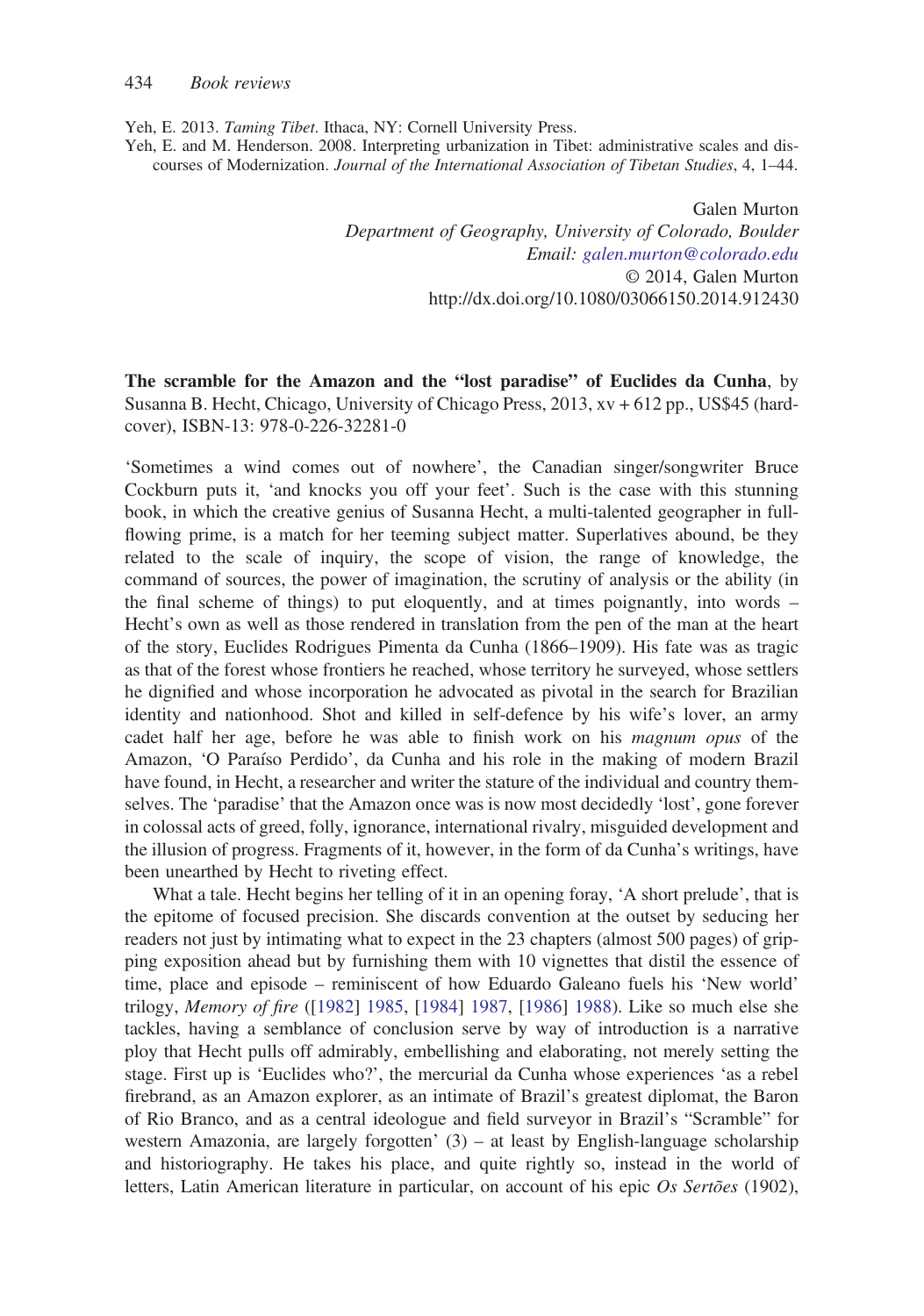translated and relayed to an English-reading audience as Rebellion in the backlands (1944). A masterpiece of creative non-fiction that flows like a novel, the book documents a millenarian uprising and its brutal suppression, which da Cunha covered as an 'embedded reporter' (4) cum war correspondent for the newspaper Estado do São Paulo in 1897. Decades later, a fictionalized da Cunha would appear as 'The Journalist' in Mario Vargas Llosa's The war of the end of the world ([1981] 1984). The triumph of civilization over barbarism, 'necessary if Brazil was to position itself as an enlightened state rather than a backward nation', is Os Sertões' point of departure; by the end of the book, 'these received ideas [are] in rubble, just like the rebel city', Canudos, the stronghold of 'a motley group of peasants, natives, ex-slaves, and devout followers of the backland prophet Antonio Conselheiro' (4–5), with whom da Cunha sways his readers to sympathize. He writes (courtesy of Hecht): 'What we know of the [backlands] is little more than its rebarbative etiology. We could easily inscribe on large swathes of our maps our searing ignorance and dread: Here be Dragons … Our geography remains an unwritten book' (6). Having crafted a Brazilian Iliad, set in the devastated northeast of Bahia, da Cunha took it upon himself to fill in the blanks by composing a Brazilian Odyssey, the action of which unfolds in 'As Selvas', the Amazonian rainforest.

As 'explorer, scholar, and paladin of the Amazon', in 1905, da Cunha was dispatched to its far western extent to stake out a vast domain that was 'the source of one of the most valuable commodities of the time, rubber'. The trusted confidant of José María de Panhanos, the mighty Baron Rio Branco, da Cunha 'mapped one of the longest tributaries of the Amazon, the Purús, and developed the nationalist/imperial narrative that would shape the boundary mediations between Brazil, Bolivia, and Peru' (6). His disparate writings embrace 'topics a century ahead of his time', including '"everyday" forms of state formation, environmentalism, political ecology, comparative imperialisms, social history "from below", [and] political cartography' (7). Hecht salvages da Cunha's oeuvre from oblivion and places it in global context, recounting a drama that saw Brazil take on, besides Bolivia and Peru, imperial heavyweights like Belgium, France, the United Kingdom and the United States as the nineteenth century made way for the twentieth.

If da Cunha commands front stage center, right behind him, or orchestrating before him, is Baron Rio Branco, 'Brazil's greatest diplomat' who 'incorporated an area the size of France into the young republic and secured the Brazilian boundary of more than twelve thousand miles, most of it in Amazonia'. In the 'Scramble for the Amazon', which took place 'at the same time and involved many of the same actors as the Scramble for Africa', da Cunha (as Rio Branco's agent) conducted 'remarkable feats of physical exploration, political maneuverings, and discursive construction' (8) to champion 'an imaginary of a new tropical, Brazilian civilization to defy other colonial ambitions'. In less than two decades, Rio Branco forged for Brazil 'formal sovereignty' over most of the Amazon basin, 'thus ending four centuries of contest' (9) and creating the giant of South America we know today.

It was anything but easy sailing as da Cunha made his way upstream to 'the remote headwaters of the Purús River', there 'to map the "unknown heart" of the Amazon'. His commission was 'to ascertain where and what were the lands that should be handed over to Brazil', a charge he accomplished on the basis of 'patterns of discovery, settlement, treaties, historical cartography, the nationalities of current settlers, and a huge diplomatic dossier'. The expedition suffered all manner of calamity, 'shipwrecks, humiliating penury, disease … and near starvation', as it 'ascended the Purús under the worst possible conditions' (9). Da Cunha's task was made all the more difficult by the 'bitter rivalry' and 'personal animosity' between him and his Peruvian counterpart, Captain Alexandre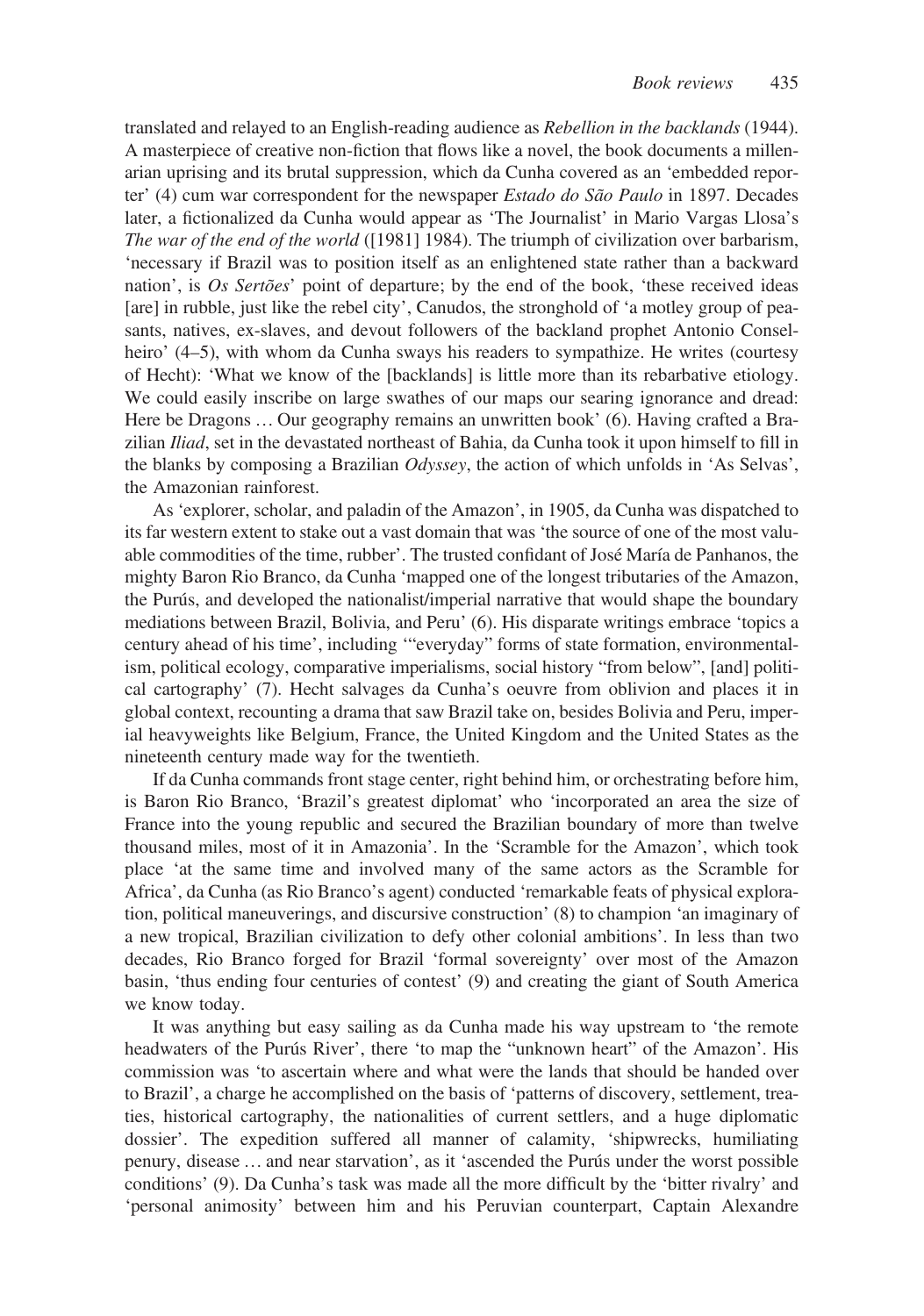Buenaño. As the two locked horns, Buenaño's position on the disputed boundary 'was essentially a bureaucratic one based on administrative domains in the earlier Viceroyalty of Peru'. Da Cunha, on the other hand, 'recast the debate in idioms that reworked frontier Amazonia away from treaty histories or conquest by the transient mixed-blood slavers from São Paulo known as the *bandeirantes*, to settlement rooted in the less glamorous but courageous every day actions of the sertanejos' (10). For him, 'Amazonia's true conquerors' were 'the modest, impoverished, and beaten-down sertanejos he first saw in Canudos, who incarnated the "everyday forms" of nation creation, transforming an "unknown swamp" into an economic engine of the new Brazilian republic'. They pioneered and made their homes in what was for da Cunha a 'vibrant humanized countryside'. His slant 'was completely at odds with the northern European tropicalisms that favored an "empty" world, a largely natural wild place inhabited by indolent primitives, a tabula rasa waiting for the industrious enterprises, colonists, and civilizing missions of the imperial north and whiter races' (10–1). The great Carl Sauer ([1938] 1963, 147) said it best: 'There is a dark obverse to the picture,' he lamented, 'which we have regarded scarcely at all'. What it meant for the indigenous lot is not what Hecht signed up to research and write about. If, however, there is a presence in her book that might have been fleshed out more – albeit a presence destined (indeed doomed) to vanish – it is that of autochthonous Amazonians.

Textual infelicities are rare. One I caught (91) pertains to Hecht's absorbing treatment of 'An island called Brazil', in which the work of Antonio de Herrera (1549–1625), official chronicler of the Spanish Crown, is drawn upon incisively. He depicts 'a huge lake they call the Xayaros, formed of many rivers that arise from the heights of the Andes', but is cited incorrectly and does not appear in Hecht's 55-page bibliography. And Herrera, in his maps and discussion of South America, must have had more at hand to inform his four-volume Historia general (1601–1615) than 'essentials' lifted from the Naufragios of Alvar Nuñez Cabeza de Vaca (1555), as he did when dealing with Central America (Lovell and Lutz 2011). It would also be useful to have further information on the bounty of maps and photographs that Hecht assiduously searched for, and deploys strategically throughout. Here she pares down perhaps too minimally, as is her wont on occasion with respect to the challenge of translation, in which regard she sides more with stylist Jorge Luis Borges than purist Vladimir Nabokov, though it is Gregory Rabassa (2006) with whom she aligns and identifies most as go-between. Anyone who has grappled with giving a voice in English to a non-English body of work will recognize the enormity of Hecht's labors, and appreciate her ear, touch and passion in affording us access to da Cunha. The writings of da Cunha that she consulted include an impressive array of published works and unpublished correspondence, 24 selections of which (some lengthy and substantive) are translated and integrated into the text.

A unique hybrid its resolute own, this cornucopia of a book warrants attention and engagement in fields of study across the social sciences and humanities. It is a singular achievement of which Susanna Hecht should feel deservedly proud.

## References

Cabeza de Vaca, A.N. 1555. Naufragios y comentarios. Valladolid, Spain.

da Cunha, E. 1902. Os Sertões. Laemmert: Rio de Janeiro.

- da Cunha, E. [1902] 1944. Rebellion in the backlands. Translated by Samuel Putman. Chicago: University of Chicago Press.
- Galeano, E. [1982] 1985. Memory of fire I: Genesis. Translated by Cedric Belfrage. New York: Pantheon Books.